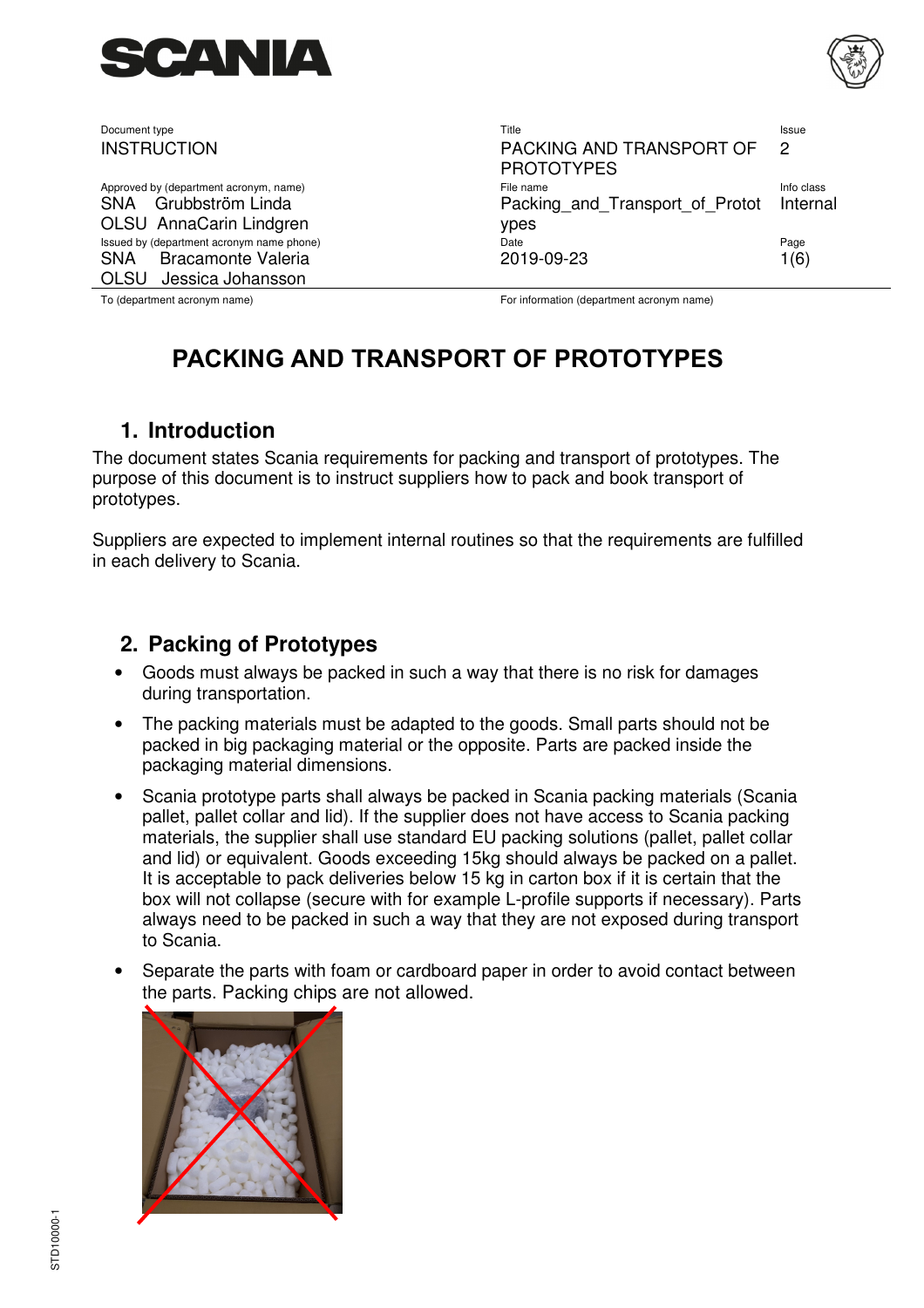



| Document type                             | Title                                         | Issue          |
|-------------------------------------------|-----------------------------------------------|----------------|
| <b>INSTRUCTION</b>                        | PACKING AND TRANSPORT OF<br><b>PROTOTYPES</b> | $\overline{2}$ |
| Approved by (department acronym, name)    | File name                                     | Info class     |
| SNA Grubbström Linda                      | Packing and Transport of Protot Internal      |                |
| OLSU AnnaCarin Lindgren                   | ypes                                          |                |
| Issued by (department acronym name phone) | Date                                          | Page           |
| <b>Bracamonte Valeria</b><br><b>SNA</b>   | 2019-09-23                                    | 2(6)           |
| OLSU Jessica Johansson                    |                                               |                |

Parts with different part numbers or part versions shall be distinctly marked in the packaging. Use dividers or similar to separate parts with different part numbers or parts with different MR numbers, see picture 1 below.



Picture 1. Packing with dividers seen from above

- Shipping label and shipping documents shall be sent with the goods, stapled to the pallet collar, see picture 2 below.
	- $\circ$  The shipping label shall be sent with the goods, in a plastic pocket, stapled to the pallet collar or attached to the carton. Place the label in the lower left corner of the collar, on the short side of the pallet. The label is stapled with 6 staples. Use tape if stapling is not possible.
	- $\circ$  A delivery note shall be sent with the goods, in a plastic pocket, stapled to the pallet collar or attached to the carton. Place the shipping documents next to (to the right of) the shipping label. The documents should be to A5 format and stapled with 4 staples.



Picture 2. Attachment of Shipping Label and Delivery note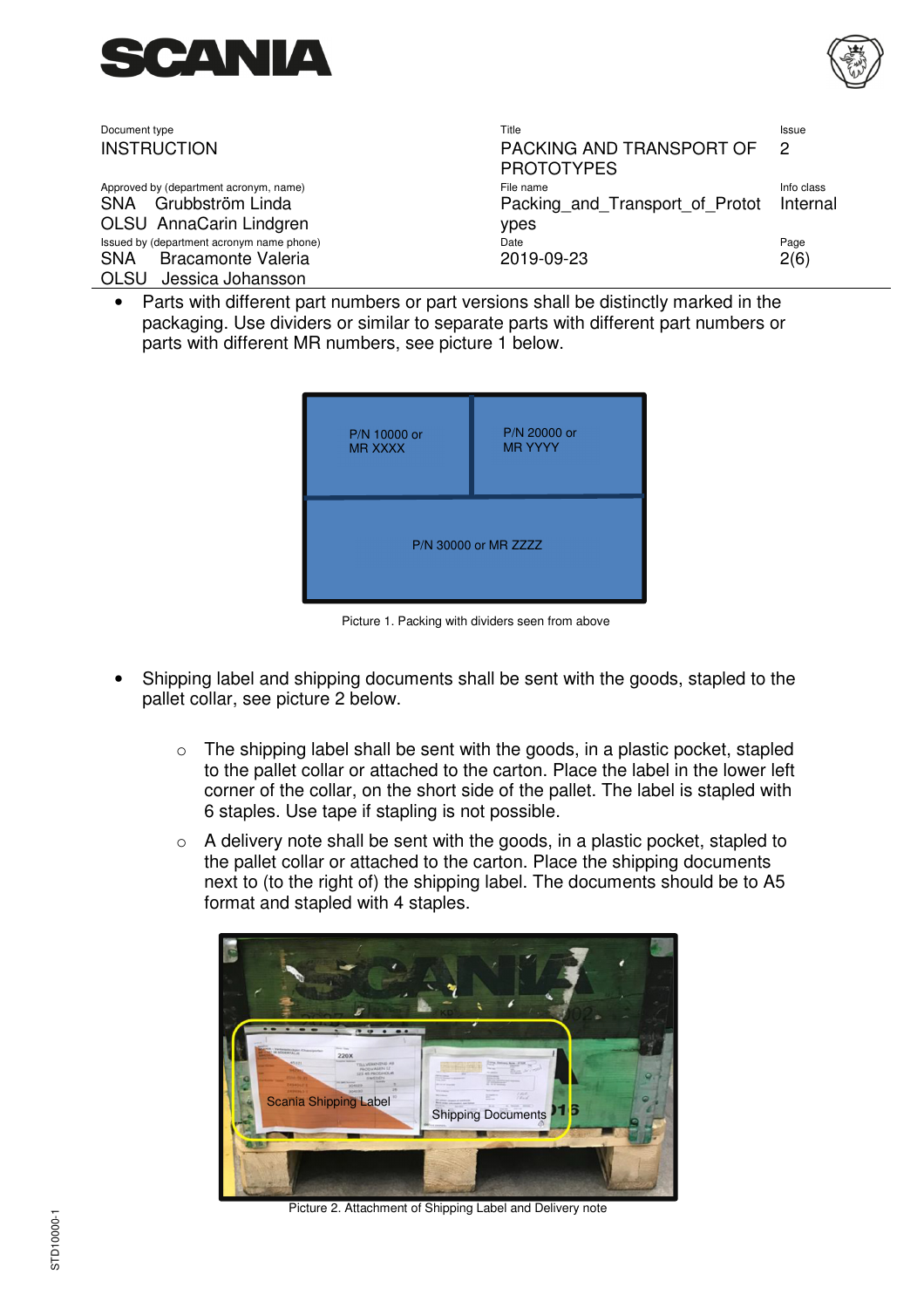



| Document type                             | Title                                         | <b>Issue</b> |
|-------------------------------------------|-----------------------------------------------|--------------|
| <b>INSTRUCTION</b>                        | PACKING AND TRANSPORT OF<br><b>PROTOTYPES</b> | -2           |
| Approved by (department acronym, name)    | File name                                     | Info class   |
| SNA Grubbström Linda                      | Packing and Transport of Protot Internal      |              |
| OLSU AnnaCarin Lindgren                   | ypes                                          |              |
| Issued by (department acronym name phone) | Date                                          | Page         |
| <b>Bracamonte Valeria</b><br><b>SNA</b>   | 2019-09-23                                    | 3(6)         |
| Jessica Johansson<br>OLSU                 |                                               |              |

• The correct shipping label must be used to assure that the goods is delivered to the correct address at Scania. Each delivery address at Scania has its own shipping label, see picture 3 below. It is very important that the shipping label is properly filled in (make sure that the text easily can be read from some distance. Ask the coordinator if you need assistance).

| Receiver<br>SCANIA - Verkstadsvägen /Chassiporten<br>SE - 151 38 SÖDERTÄLJE<br><b>SWEDEN</b> | Dock / Gate<br><b>220X</b> |          |
|----------------------------------------------------------------------------------------------|----------------------------|----------|
| <b>Supplier Number</b><br><b>Order Number</b>                                                | <b>Supplier Address</b>    |          |
| <b>Date</b>                                                                                  |                            |          |
| <b>Part Number - Version</b>                                                                 | <b>MR Number</b>           | Quantity |
|                                                                                              |                            |          |
|                                                                                              |                            |          |
|                                                                                              |                            |          |
|                                                                                              |                            |          |
|                                                                                              |                            |          |
|                                                                                              |                            |          |

**Picture3: Example, shipping label for goods delivered to 220X in Södertälje** 

Fill in the label according to below:

- 1) Your Scania supplier number
- 2) Supplier address
- 3) Scania order number (from the Experiment Order)
- 4) Date when the goods was sent
- 5) Scania part number and part version
- 6) MR number (from the Experiment Order)
- 7) Quantity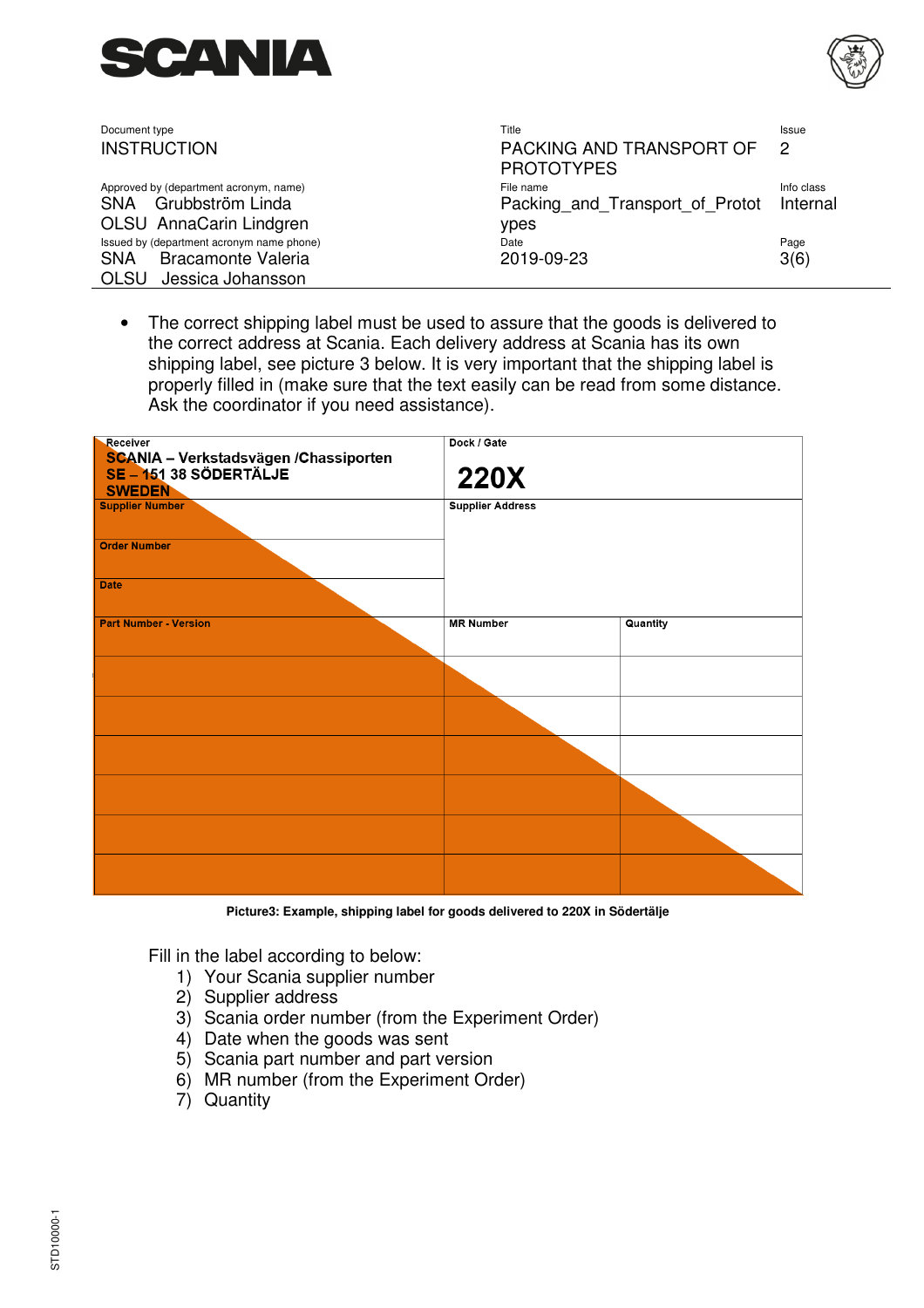

Approved by (department acronym, name) SNA Grubbström Linda OLSU AnnaCarin Lindgren Issued by (department acronym name phone) SNA Bracamonte Valeria OLSU Jessica Johansson

| Document type                                                                                 | Title                                                         | <b>Issue</b> |
|-----------------------------------------------------------------------------------------------|---------------------------------------------------------------|--------------|
| <b>INSTRUCTION</b>                                                                            | PACKING AND TRANSPORT OF 2<br><b>PROTOTYPES</b>               |              |
| Approved by (department acronym, name)<br>SNA Grubbström Linda<br>OLSU AnnaCarin Lindgren     | File name<br>Packing and Transport of Protot Internal<br>ypes | Info class   |
| Issued by (department acronym name phone)<br>SNA Bracamonte Valeria<br>OLSU Loccica Iohanccon | Date<br>2019-09-23                                            | Page<br>4(6) |

# **3. Transport of Prototypes**

#### **For booking of all kinds of transport**

- DO NOT book with the regular Webstars booking for Prototype deliveries.
- You can only book economy transports (not special- or speed transport).
- The goods will be picked up the same day or the day after you sent the booking to specified e-mail address (no time limit).
- The goods will be picked up from Monday to Friday.
- The carrier will confirm your booking.
- The carrier will invoice Scania for the transport cost.
- For delivery issues or questions, contact the responsible prototype coordinator at Scania.

#### **Standard booking of freight to Scania**

- Use the booking form provided by the prototype coordinator
- You can only book transports to the Scania destinations mentioned in the booking form. Specify valid destination 220x or 653x or 669R or LP9 or 074 (One booking per destination, make sure you have the latest version of the document).
- Prototype deliveries should be booked via the carrier announced by the responsible prototype coordinator.
- The booking for deliveries to our warehouses shall be sent to the carrier's email address specified by the responsible prototype coordinator.

#### **Booking of freight between suppliers and/or express deliveries**

The booking form to be used will be provided by the responsible prototype coordinator. Please send the booking form filled back to the coordinator and they will arrange the booking.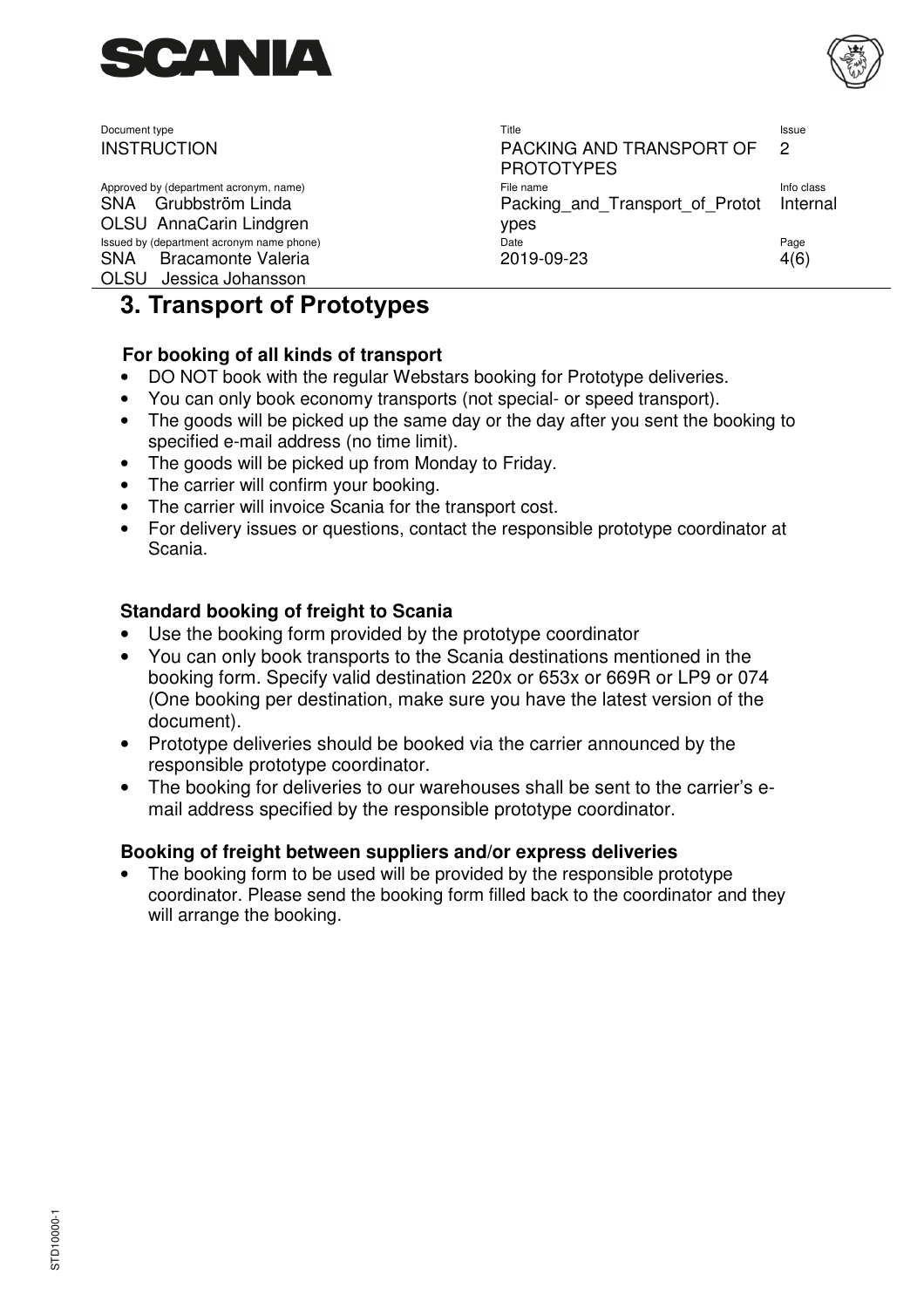

Approved by (department acronym, name) SNA Grubbström Linda OLSU AnnaCarin Lindgren Issued by (department acronym name phone) SNA Bracamonte Valeria OLSU Jessica Johansson

| Document type                                                                                    | Title                                                         | <b>Issue</b> |
|--------------------------------------------------------------------------------------------------|---------------------------------------------------------------|--------------|
| <b>INSTRUCTION</b>                                                                               | PACKING AND TRANSPORT OF 2<br><b>PROTOTYPES</b>               |              |
| Approved by (department acronym, name)<br>SNA Grubbström Linda<br><b>OLSU</b> AnnaCarin Lindgren | File name<br>Packing and Transport of Protot Internal<br>ypes | Info class   |
| Issued by (department acronym name phone)<br>SNA Bracamonte Valeria<br>$\bigcap \bigcap$         | Date<br>2019-09-23                                            | Page<br>5(6) |

# **Appendix 1: How to specify Scania's booking reference when booking transport**

All transport bookings for shipments to Scania or between third party suppliers to Scania must always contain the **Experiment Order No as Scania's booking reference.** The Experiment Order No must always be the first characters of the booking reference. **It is not allowed to write anything before the characters of the Experiment Order No.** This is the standard for all transport bookings no matter which carrier is used.

The Experiment Order No can be found in the upper right corner of the Experiment Order, see picture 4 below



**Picture 4: Experiment Order No** 

Pictures 5 to 7 below shows examples of different forms used to book transport and how Scania's bookings reference shall be specified.

| <b>Document</b><br>$doc$ $2$               | <b>Parcel or pallet</b> |                                        | Terms of payment* |                       | Sender Pays |                           | ۰               |         |
|--------------------------------------------|-------------------------|----------------------------------------|-------------------|-----------------------|-------------|---------------------------|-----------------|---------|
|                                            |                         |                                        |                   | Customer reference*   |             | 1077420                   |                 |         |
|                                            |                         |                                        |                   | Delivery instructions |             |                           |                 |         |
| Shipment value<br>Customs controlled $(i)$ | No                      | Swedish Krona<br>Dangerous goods $(i)$ | <b>No</b>         | Collection date*      |             | 27 Jun 2019               |                 |         |
|                                            |                         |                                        |                   | Description of goods* |             |                           |                 |         |
|                                            |                         |                                        |                   |                       |             |                           |                 |         |
| Package type*                              | Quantity*               | Weight*                                | Length*           | Width*                | Height*     | Volume                    | Total<br>weight | Options |
| CARTON                                     | $\mathbf{1}$<br>٠       | kg                                     | cm                | <b>cm</b>             |             | 0.000m <sup>3</sup><br>cm | 0.000kg         | ħ       |

**Picture 5: Transport booking is made online. Enter Scania Experiment Order No as Scania's booking reference**